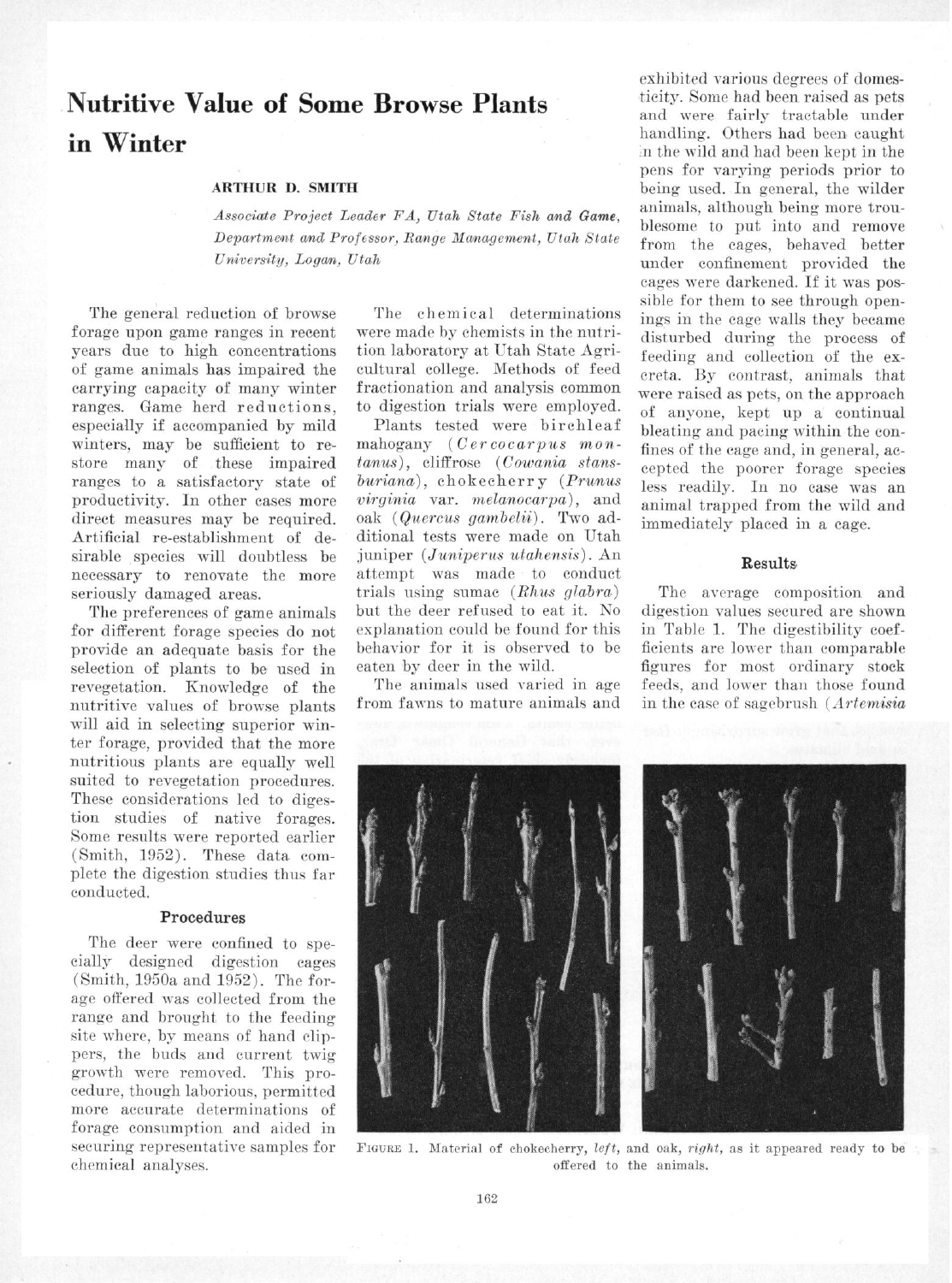| No. of<br>tests         | Protein | Ether<br>extract | Crude<br>fiber | Nitrogen-free<br>extract | Protein | Ether<br>extract | Crude<br>fiber | Nitrogen-free<br>extract |
|-------------------------|---------|------------------|----------------|--------------------------|---------|------------------|----------------|--------------------------|
|                         | $\%$    | $\%$             | $\%$           |                          |         |                  |                |                          |
| 4                       | 6.2     | 14.1             | 24.9           | 50.3                     | 16.8    | 58.9             | 33.7           | 70.4                     |
|                         |         |                  |                |                          |         |                  |                |                          |
| 4                       | 7.2     | 4.5              | 34.7           | 52.1                     | 48.5    | 37.6             | 31.8           | 60.0                     |
| 5                       | 8.4     | 10.8             | 23.0           | 52.6                     | 39.8    | 47.7             | 4.4            | 59.4                     |
| $\overline{\mathbf{4}}$ | 9.9     | 2.4              | 29.1           | 53.6                     | 48.4    | 23.3             | 8.8            | 56.1                     |
| 5                       | 5.4     | $3.2\phantom{0}$ | 34.0           | 51.0                     | 10.7    | 38.4             | 16.6           | 53.6                     |
|                         |         |                  |                | Composition              |         |                  |                | Digestion Coefficients   |

Table 1. Average percent composition and digestibility of some native browse plants during winter.

\*Includes data from two tests reported earlier (Smith 1952).

*tridentata*) and curlleaf mahogany *(Cercocarpus ledifolius).* Especially low digestion values were secured for protein in juniper and oak, and for crude fiber in cliffrose and chokecherry.

Table 2 shows the digestible nutrients present in all the browse plants tested in these and earlier trials. Some common livestock feeds were selected from Morrison (1943) and their nutritive values included in order to provide a basis for comparison with the forages tested. It is not possible in all cases to find livestock feeds which have closely similar values. It would appear from these comparisons that the browse plants tested are but fair to poor roughages. The best of them might be considered to be acceptable maintenance rations. The poorer ones are perhaps not adequate maintenance forages.

Only sagebrush and curlleaf mahogany appear to be reasonably nutritious forages. Juniper and oak have especially low nutritive values in the case of protein. Chokecherry provided few digestible nutrients from the ether-extract or the crude-fiber fractions. Even fewer nutrients were provided by the crude fiber in cliffrose.

Admittedly, there may be a source of error in the data secured. Many of the plants are high in ether extract, part of which is probably composed of volatile oils. These oils disappear from the plant residues during the process of digestion but may not be assimilated by the animal. Ordinary digestion calculations make feeds appear to be more valuable than they actually are when unutilized materials are

present in the ether extract fraction. Were it possible to correct for the materials not utilized by the animal nor appearing in the collected waste products, the balance between protein and other fractions would be improved. The wide nutrient ratios shown here may not in actuality exist. Juniper and sagebrush especially might prove to be much lower in total nutrients than these data indicate. Some idea of the magnitude of this error can be secured in the case of juniper. Previous tests have shown that the volatile oil content of Utah juniper averaged 2.10 percent (Smith, 1950). This amounts to 15 percent of the ether extract fraction or approximately 4 percent of the total nutrients. Disregarding this portion under the assumption that it contributes nothing to the animal would reduce the total digestible nutrients to 60.8 rather than 63.5 as here calculated.

No attempt was made to obviate this source of error in the earlier tests. In some of the last tests

Table 2. Digestible nutrients in pounds per hundred pounds (oven dry) of browse plants compared with nutrients in some common livestock feeds.

|                     |         |         | Ether         |       | Nitrogen-<br>Total |                  |        |  |
|---------------------|---------|---------|---------------|-------|--------------------|------------------|--------|--|
|                     |         | Ether   | extract Crude |       | free               | digestible Nutri |        |  |
|                     | Protein | extract | $x\,2.25$     | fiber | extract            | nutrients        | tive   |  |
|                     |         |         |               |       |                    |                  | ratio  |  |
| Sagebrush           | 7.3     | 8.8     | 19.8          | 10.0  | 41.0               | 78.1             | 1:9.7  |  |
| Common millet hay   | 8.2     |         |               |       |                    | 68.9             | 1: 7.4 |  |
| Curlleaf mahogany** | 6.0     | 4.0     | 9.0           | 6.9   | 43.6               | 65.5             | 1:9.9  |  |
| Timothy hay         | 6.3     |         |               |       |                    | 56.6             | 1:8.0  |  |
| (before bloom)      |         |         |               |       |                    |                  |        |  |
| Juniper             | 1.0     | 8.3     | 18.7          | 8.4   | 35.4               | 63.5             | 1:62.5 |  |
| Milo stover         | 1.2     |         |               |       | à.                 | 53.6             | 1:43.4 |  |
| Birchleaf mahogany  | 3.5     | 1.7     | 3.8           | 11.0  | 31.3               | $-49.6$          | 1:13.2 |  |
| Field pea straw     | 3.5     |         |               |       |                    | 57.4             | 1:15.2 |  |
| Cliffrose           | 3.3     | 5.2     | 11.7          | 1.0   | 31.2               | 47.2             | 1:13.3 |  |
| Sudangrass straw    | 3.6     |         |               |       |                    | 49.3             | 1:12.5 |  |
| Bitterbrush**       | 2.7     | 3.0     | 6.8           | 5.8   | 29.6               | 44.9             | 1:15.6 |  |
| Bunchgrass hay      | 2.9     |         |               |       |                    | 53.1             | 1:17.0 |  |
| Chokecherry         | 4.8     | 0.6     | 1.4           | 2.6   | 30.1               | 38.9             | 1: 7.1 |  |
| Alfalfa straw       | 4.9     |         |               |       |                    | 46.0             | 1:8.4  |  |
| Oak                 | 0.6     | 1.2     | 2.7           | 5.6   | 27.3               | 36.2             | 1:59.3 |  |
| Corn husks          | 0.5     |         |               |       |                    | 45.7             | 1:86.3 |  |

\* Nutrient data on common feeds from Morrison (1943).

\*\* The values reported for curlleaf mahogany and bitterbrush differ slightly from those reported earlier (Smith, 1952) since they were first reported on an air dry basis.